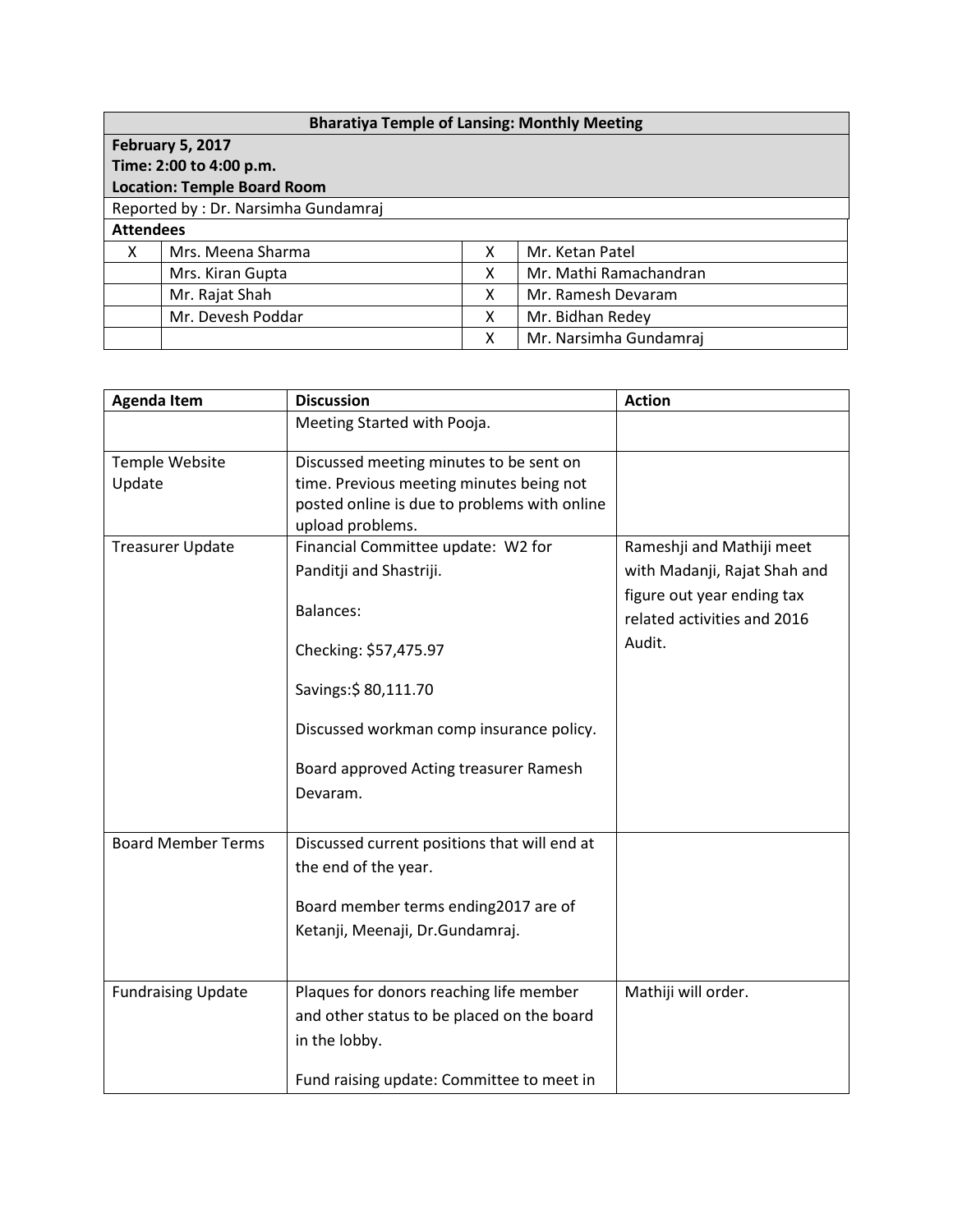|                                   | the week to discuss plans.                                                                                                                                                                   |                                                                                           |
|-----------------------------------|----------------------------------------------------------------------------------------------------------------------------------------------------------------------------------------------|-------------------------------------------------------------------------------------------|
|                                   | Projects for temple should be approved<br>before initiation of the project. Board needs<br>to be aware and informed before starting<br>project.                                              |                                                                                           |
|                                   | Part of the funds from Matha ki Chowki,<br>donations are approved by board for<br>bathroom improvement project.                                                                              |                                                                                           |
|                                   | Board approved advertisement on temple<br>TV in the lobby and basement at 365 dollars<br>per year.                                                                                           |                                                                                           |
| <b>Priest Committee</b><br>update | Shastriji Aug 3rd to 7 <sup>th</sup> needs vacation.                                                                                                                                         | Approved.                                                                                 |
|                                   | Discussed about a devotee's complaint<br>about 3rd Sunday Havan.                                                                                                                             | Priest Mangement committee<br>members will discuss with<br>priests and resolve this issue |
|                                   | Making the community aware of priest<br>availability online.                                                                                                                                 | Website committee members<br>will work with Shiv Singh.                                   |
|                                   | Both Priests signed employment contract<br>per Ketanji.                                                                                                                                      |                                                                                           |
| Maintenance Update                | Part of the audio system not functioning<br>well.                                                                                                                                            | Follow up with Sandip Shah to<br>replace part of the audio<br>system.                     |
|                                   | Stay Dry company for Flushing sump pumps<br>price raised to \$695 from \$500. Currently<br>doing quarterly maintenance. Discussed to<br>do semi- annual maintenance instead of<br>quarterly. | Board approved.                                                                           |
|                                   | Otis elevator company for load test about<br>\$1400                                                                                                                                          | Board approved.                                                                           |
|                                   | US Flag bought and needs installation.                                                                                                                                                       |                                                                                           |
|                                   | Need Router and modem to cover entire<br>temple premises.                                                                                                                                    |                                                                                           |